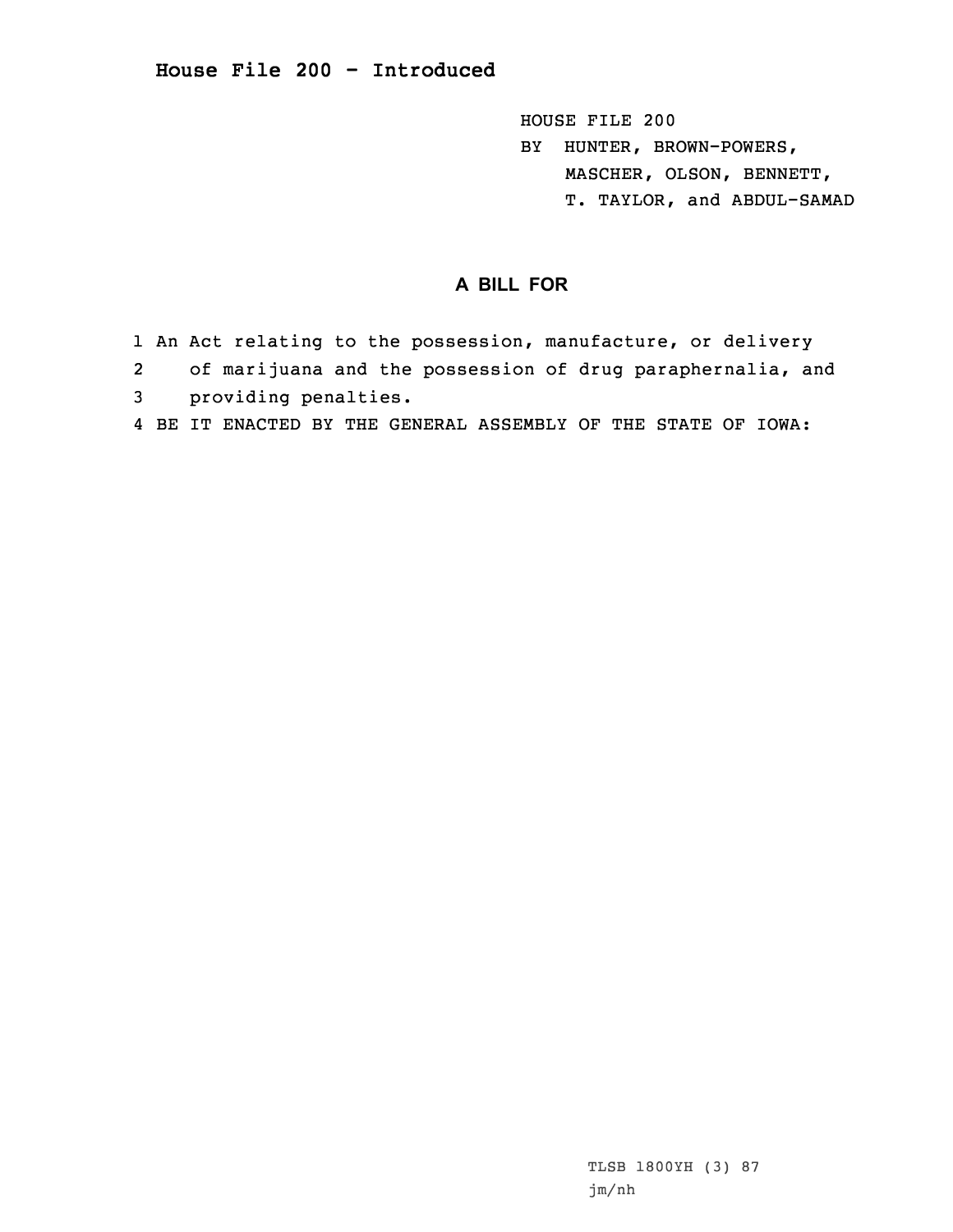1 Section 1. Section 124.401, subsection 1, paragraph d, Code 2 2017, is amended to read as follows:

 *d.* Violation of this [subsection](https://www.legis.iowa.gov/docs/code/2017/124.401.pdf), with respect to any other controlled substances, counterfeit substances, or simulated controlled substances classified in section 124.204, subsection 4, paragraph *"ai"*, or section 124.204, [subsection](https://www.legis.iowa.gov/docs/code/2017/124.204.pdf) 6, paragraph *"i"*, or classified in schedule IV or <sup>V</sup> is an aggravated misdemeanor. However, violation of this [subsection](https://www.legis.iowa.gov/docs/code/2017/124.401.pdf) involving 9 fifty kilograms or less at least forty-two and one-half grams but not more than fifty kilograms of marijuana or involving flunitrazepam is <sup>a</sup> class "D" felony. <sup>A</sup> violation of this subsection involving less than forty-two and one-half grams of marijuana shall be prosecuted and punished as provided in section 124.401G if the marijuana was not offered for sale, otherwise the violation is <sup>a</sup> class "D" felony. Sec. 2. NEW SECTION. **124.401G Small amount of marijuana —— drug paraphernalia —— reasonable suspicion —— civil penalty.** 18 1. A person who commits a violation of section 124.401, subsection 1, involving less than forty-two and one-half grams of marijuana that was not offered for sale shall be assessed <sup>a</sup> civil penalty in the amount of twenty-five dollars. 22 2. <sup>A</sup> person who commits <sup>a</sup> violation of section 124.414, if the drug paraphernalia was not offered for sale shall be assessed <sup>a</sup> civil penalty in the amount of twenty-five dollars. 3. This section shall not be construed to allow any of the following: *a.* The sale of marijuana or drug paraphernalia. *b.* The use of marijuana or the display of drug paraphernalia in <sup>a</sup> public place.

30 *c.* The possession, manufacture, or delivery of marijuana or 31 drug paraphernalia in the workplace.

<sup>32</sup> *d.* An employer's regulation of marijuana use by an employee. 33 *e.* Operating <sup>a</sup> motor vehicle, motorboat, or sailboat while

34 under the influence of marijuana.

35 *f.* Prohibiting any person, business, organization, or

-1-

LSB 1800YH (3) 87 jm/nh 1/4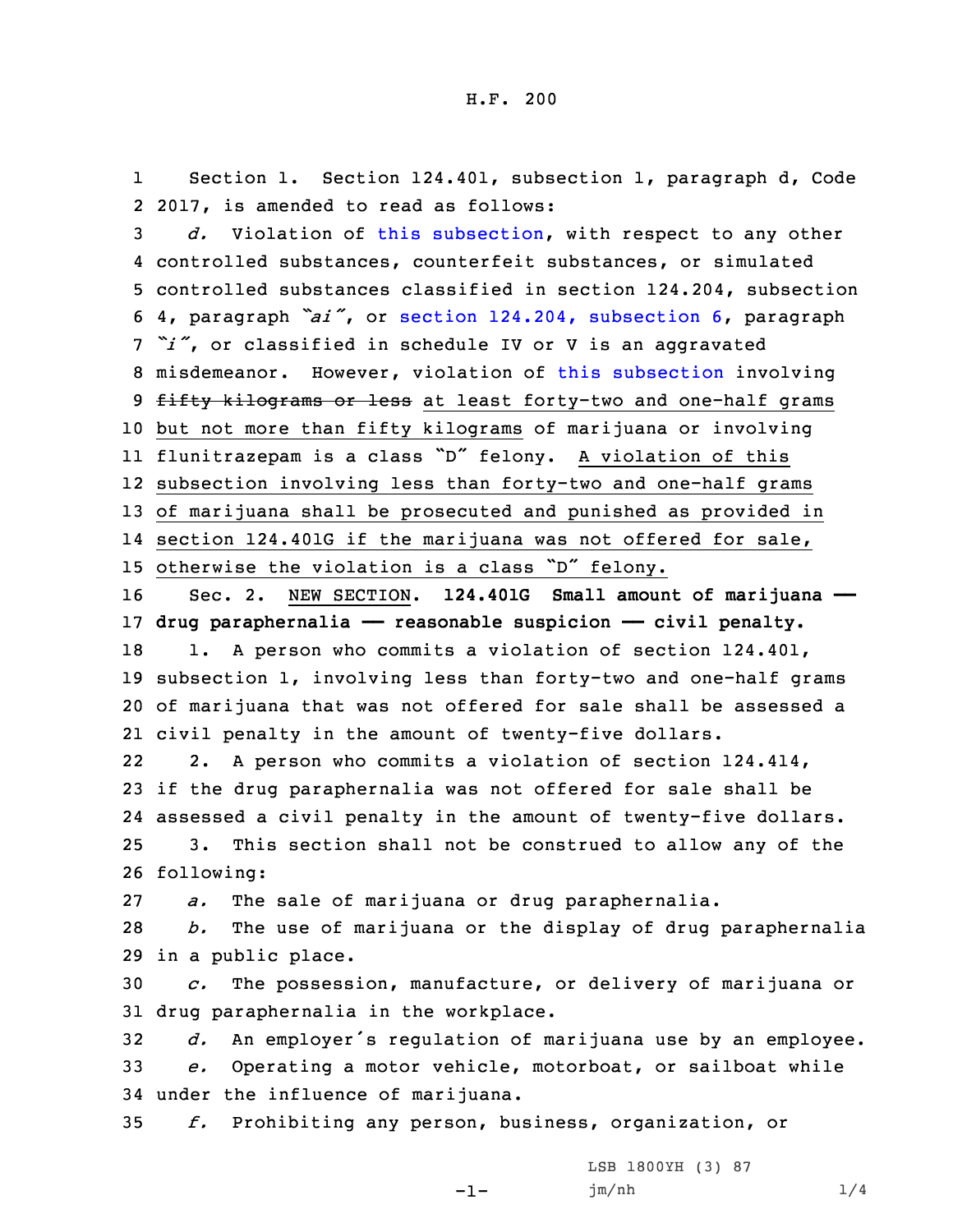other entity, or <sup>a</sup> governmental agency that occupies, owns, or controls any real property, from prohibiting or regulating the possession, manufacture, or delivery of marijuana on such property.

5 4. <sup>A</sup> peace officer shall confiscate all visible marijuana 6 or drug paraphernalia associated with <sup>a</sup> violation punishable 7 pursuant to this section.

 5. The existence of any of the following circumstances shall not constitute reasonable suspicion of <sup>a</sup> crime either individually or in combination with each other, unless the peace officer is investigating <sup>a</sup> person for suspicion of operating <sup>a</sup> motor vehicle, motorboat, or sailboat while under the influence of marijuana:

14*a.* The odor of marijuana.

15 *b.* The possession of, or the suspicion of the possession of, 16 marijuana, without evidence that the quantity of marijuana is 17 equal to or greater than forty-two and one-half grams.

18 *c.* The possession of multiple containers of marijuana 19 without evidence that the quantity of marijuana is equal to or 20 greater than forty-two and one-half grams.

21 *d.* The possession of marijuana in proximity to any amount of 22 cash without evidence that the quantity of marijuana is equal 23 to or greater than forty-two and one-half grams.

24 6. <sup>A</sup> civil penalty assessed pursuant to this section shall 25 be collected by the clerk of the district court and shall be 26 distributed as provided in section 602.8105, subsection 4. 27 Sec. 3. Section 124.414, subsection 3, Code 2017, is amended

```
28 to read as follows:
```
 3. <sup>A</sup> person who violates this [section](https://www.legis.iowa.gov/docs/code/2017/124.414.pdf) commits <sup>a</sup> simple misdemeanor. However, if the drug paraphernalia was not offered for sale, the violation shall be prosecuted and punished as provided in section 124.401G.

33 Sec. 4. Section 602.8105, subsection 4, Code 2017, is 34 amended to read as follows:

35 4. The clerk of the district court shall collect <sup>a</sup> civil

LSB 1800YH (3) 87 jm/nh 2/4

 $-2-$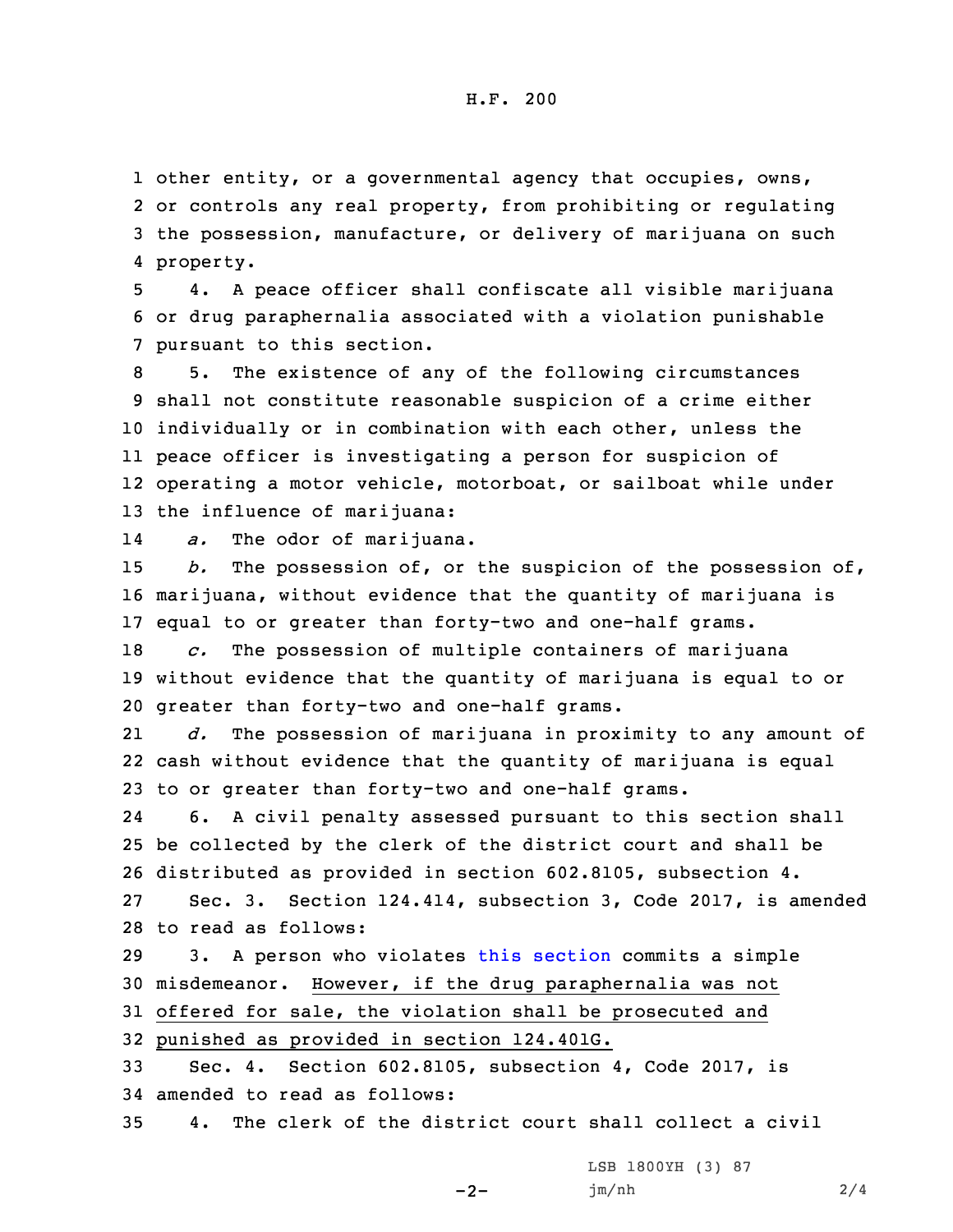H.F. 200

1 penalty assessed against a <del>retailer</del> person pursuant to section 2 124.401G or against a retailer pursuant to section [126.23B](https://www.legis.iowa.gov/docs/code/2017/126.23B.pdf). Any 3 moneys collected from the civil penalty shall be distributed to 4 the city or county that brought the enforcement action for <sup>a</sup> 5 violation of section [124.401G](https://www.legis.iowa.gov/docs/code/2017/126.23A.pdf) or 126.23A.

6 EXPLANATION

7 **The inclusion of this explanation does not constitute agreement with** <sup>8</sup> **the explanation's substance by the members of the general assembly.**

9 This bill relates to the possession, manufacture, or 10 delivery of marijuana, the possession of drug paraphernalia, 11 and provides penalties.

12 The bill provides that <sup>a</sup> person who violates Code section 124.401(1) involving less than 42.5 grams of marijuana that was not offered for sale shall be assessed <sup>a</sup> civil penalty in the amount of \$25. Current law specifies that the person commits anywhere from <sup>a</sup> serious misdemeanor to <sup>a</sup> class "D" felony depending on the circumstances of the case.

 The bill provides that <sup>a</sup> person who violates Code section 124.414 involving drug paraphernalia that was not offered for sale shall be assessed <sup>a</sup> civil penalty in the amount of \$25. Current law provides that <sup>a</sup> violation of Code section 124.414 is <sup>a</sup> simple misdemeanor.

 The bill shall not be construed to allow any of the following: the sale of marijuana or drug paraphernalia; the use of marijuana or the display of drug paraphernalia in <sup>a</sup> public place; the possession, manufacture, or delivery of marijuana or drug paraphernalia in the workplace; an employer's regulation of marijuana use by an employee; the operation of <sup>a</sup> motor vehicle, motorboat, or sailboat while under the influence of marijuana; or prohibiting any person, business, organization, or <sup>a</sup> governmental agency that occupies, owns, or controls any real property, from prohibiting or regulating marijuana on such property.

34 The bill specifies that the existence of any of the following 35 circumstances shall not constitute reasonable suspicion

 $-3-$ 

LSB 1800YH (3) 87 jm/nh 3/4